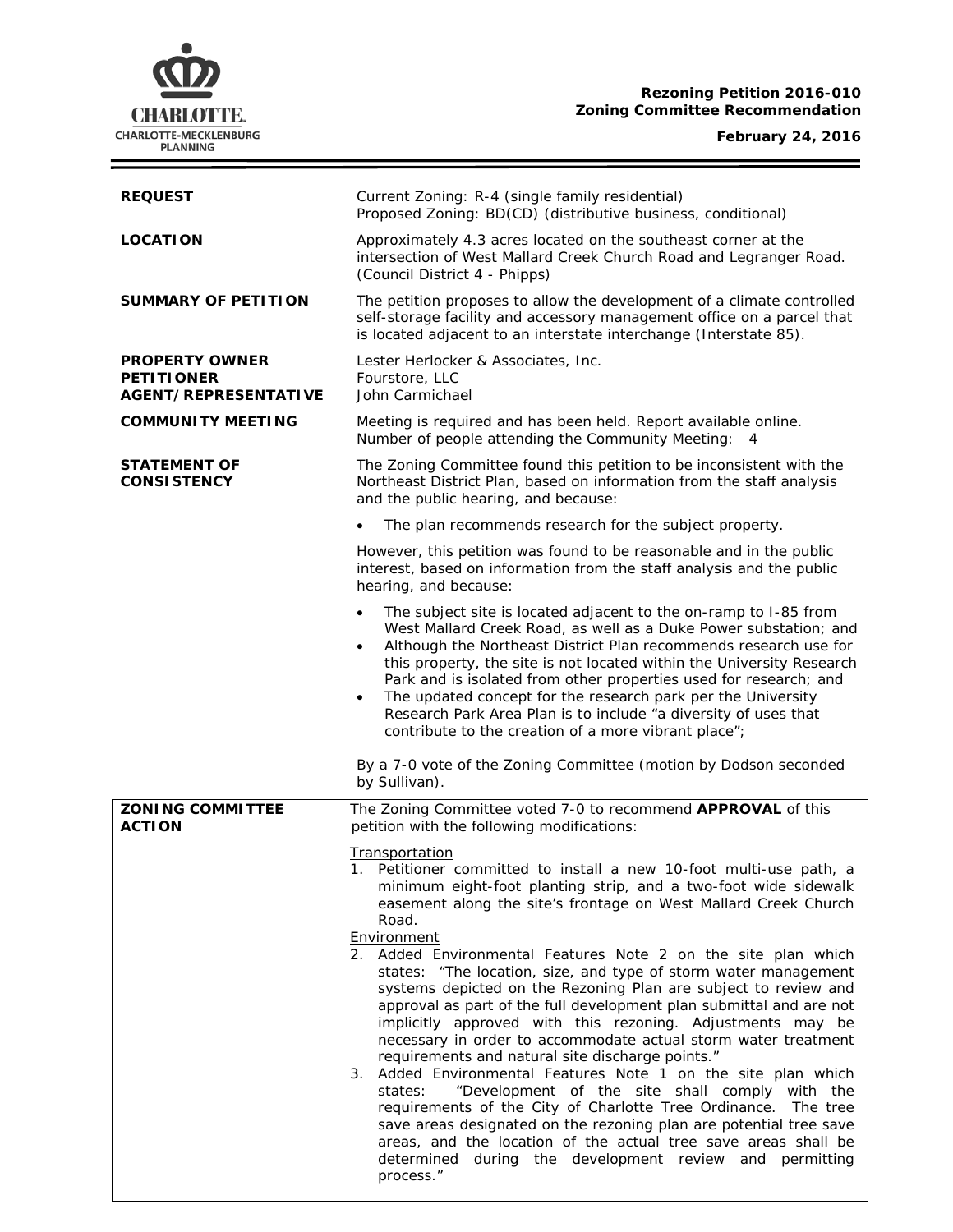|                                              | <b>Site and Building Design</b><br>utility structure.<br><b>Requested Technical Revisions</b>                                                                                                                                                                                                                                                                                                                                                                                                                                                                                                                                                                                                                                                                                                                                                                                                                                                                                                                                                                                                                                                                                                                                            | 4. Staff rescinded the request to show and label required Class "B"<br>buffer along property lines abutting R-3 (single family residential)<br>zoning as the Zoning Administrator (in conjunction with the<br>Commercial Plans Reviewer) determined that a buffer would not be<br>required since the adjacent R-3 property is devoted to a public<br>5. Amended the Development Data Table to identified proposed use<br>as climate controlled, self-storage facility. |
|----------------------------------------------|------------------------------------------------------------------------------------------------------------------------------------------------------------------------------------------------------------------------------------------------------------------------------------------------------------------------------------------------------------------------------------------------------------------------------------------------------------------------------------------------------------------------------------------------------------------------------------------------------------------------------------------------------------------------------------------------------------------------------------------------------------------------------------------------------------------------------------------------------------------------------------------------------------------------------------------------------------------------------------------------------------------------------------------------------------------------------------------------------------------------------------------------------------------------------------------------------------------------------------------|------------------------------------------------------------------------------------------------------------------------------------------------------------------------------------------------------------------------------------------------------------------------------------------------------------------------------------------------------------------------------------------------------------------------------------------------------------------------|
|                                              | The following items have been added or modified since the public<br>hearing:<br>1. Modified Transportation Note 1 to reference "NCDOT".<br>2. Modified Transportation Note 6 to read as follows: "Prior to the<br>issuance of a certificate of occupancy for any new building<br>constructed on the site, petitioner shall convey to the City of<br>Charlotte (subject to a reservation for any necessary utility<br>easements) a sidewalk utility easement that will extend 2 feet<br>behind the rear edge of the 10 foot wide multi-use path described<br>below as generally depicted on the rezoning plan."<br>3. Modified Streetscape and Landscaping Note 1 to read as follows:<br>"Subject to the approval of NCDOT, petitioner shall install a<br>minimum 8 foot wide planting strip and a minimum 10 foot wide<br>multi-use path along the site's frontage on West Mallard Creek<br>Church Road as generally depicted on the rezoning plan. The<br>minimum 8 foot wide planting strip and the minimum 10 foot wide<br>multi-use path shall extend to the I-85 ramp as generally depicted<br>on the rezoning plan. The multi-use path shall be an asphalt path<br>and it shall be installed in lieu of a sidewalk and bike lane." |                                                                                                                                                                                                                                                                                                                                                                                                                                                                        |
| <b>VOTE</b>                                  | Motion/Second:<br>Yeas:<br>Nays:<br>Absent:<br>Recused:                                                                                                                                                                                                                                                                                                                                                                                                                                                                                                                                                                                                                                                                                                                                                                                                                                                                                                                                                                                                                                                                                                                                                                                  | Wiggins / Dodson<br>Dodson, Eschert, Labovitz, Lathrop, Majeed,<br>Sullivan, and Wiggins<br>None<br>None<br>None                                                                                                                                                                                                                                                                                                                                                       |
| <b>ZONING COMMITTEE</b><br><b>DISCUSSION</b> | Staff presented this item to the Zoning Committee, noting that all<br>outstanding issues and technical revisions had been addressed. There<br>was a brief discussion about pedestrian connectivity in the general<br>area, and CDOT staff responded that staff is continuing to work to build<br>the sidewalk network. There was no further discussion of the petition.                                                                                                                                                                                                                                                                                                                                                                                                                                                                                                                                                                                                                                                                                                                                                                                                                                                                  |                                                                                                                                                                                                                                                                                                                                                                                                                                                                        |
| <b>STAFF OPINION</b>                         | Staff agrees with the recommendation of the Zoning Committee.                                                                                                                                                                                                                                                                                                                                                                                                                                                                                                                                                                                                                                                                                                                                                                                                                                                                                                                                                                                                                                                                                                                                                                            |                                                                                                                                                                                                                                                                                                                                                                                                                                                                        |

#### **FINAL STAFF ANALYSIS (Pre-Hearing Analysis online at [www.rezoning.org\)](http://www.rezoning.org/)**

## **PLANNING STAFF REVIEW**

#### • **Proposed Request Details**

The site plan accompanying this petition contains the following provisions:

- Allows a maximum 107,000 square feet devoted to a climate controlled self-storage facility, facility's rental and management offices and accessory uses.
- Limits the number of buildings on the site to two (Buildings A and B).
- Prohibits outside storage of any type, including the outside storage of moving vans, vehicles, and boats.
- Limits building height to 45 feet (three stories).
- Dedicates and conveys portions of the site immediately adjacent to West Mallard Creek Church Road as required to provide right-of-way measuring 65 feet from the existing centerline.
- Dedicates and conveys for right-of-way purposes that portion of the site that is located immediately adjacent to Legranger Road.
- Proposes to install a new 10-foot multi-use path, a minimum eight-foot planting strip, and a